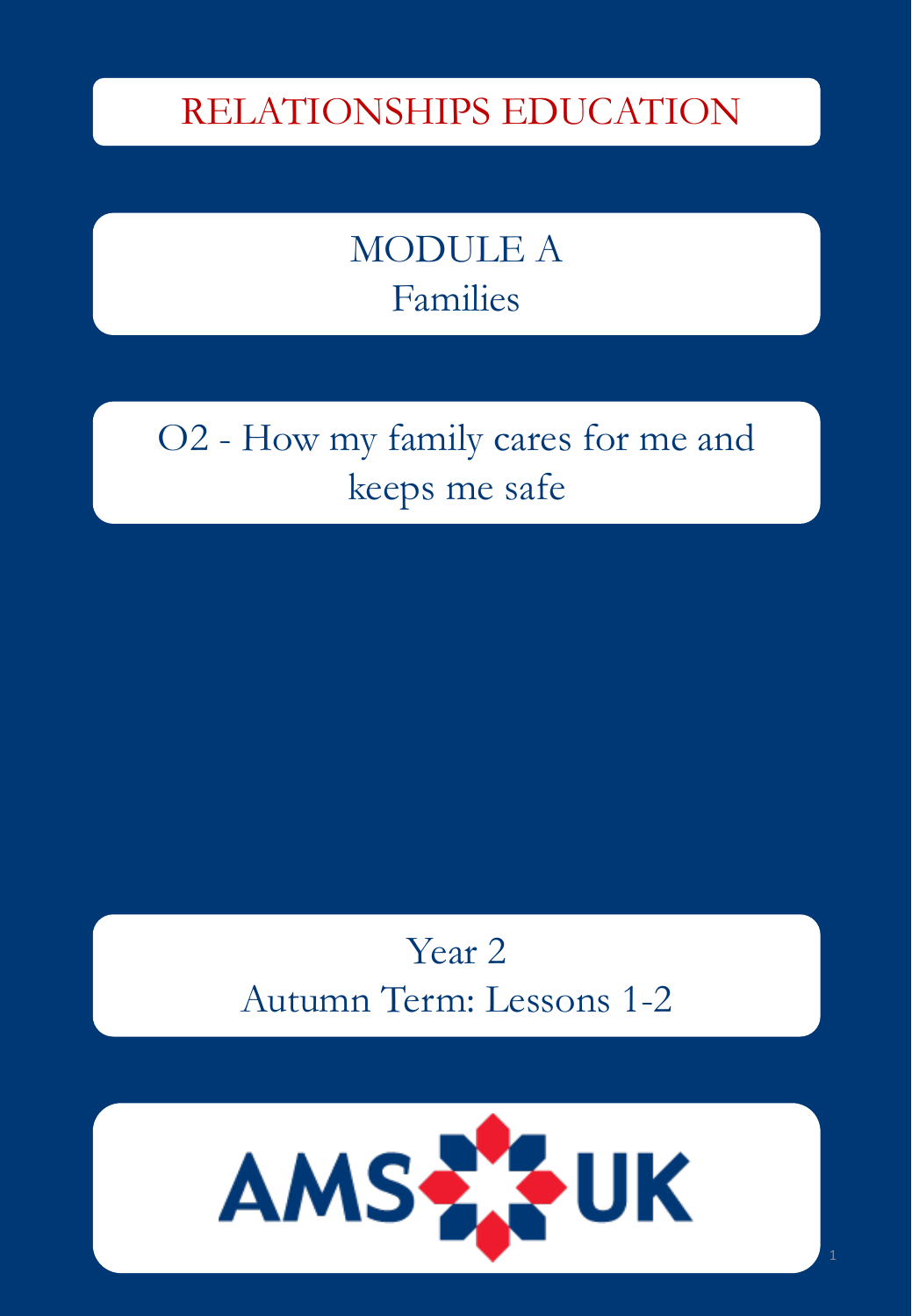# Lesson Overview

**Lessons 1-2**: How my family cares for me and keeps me safe



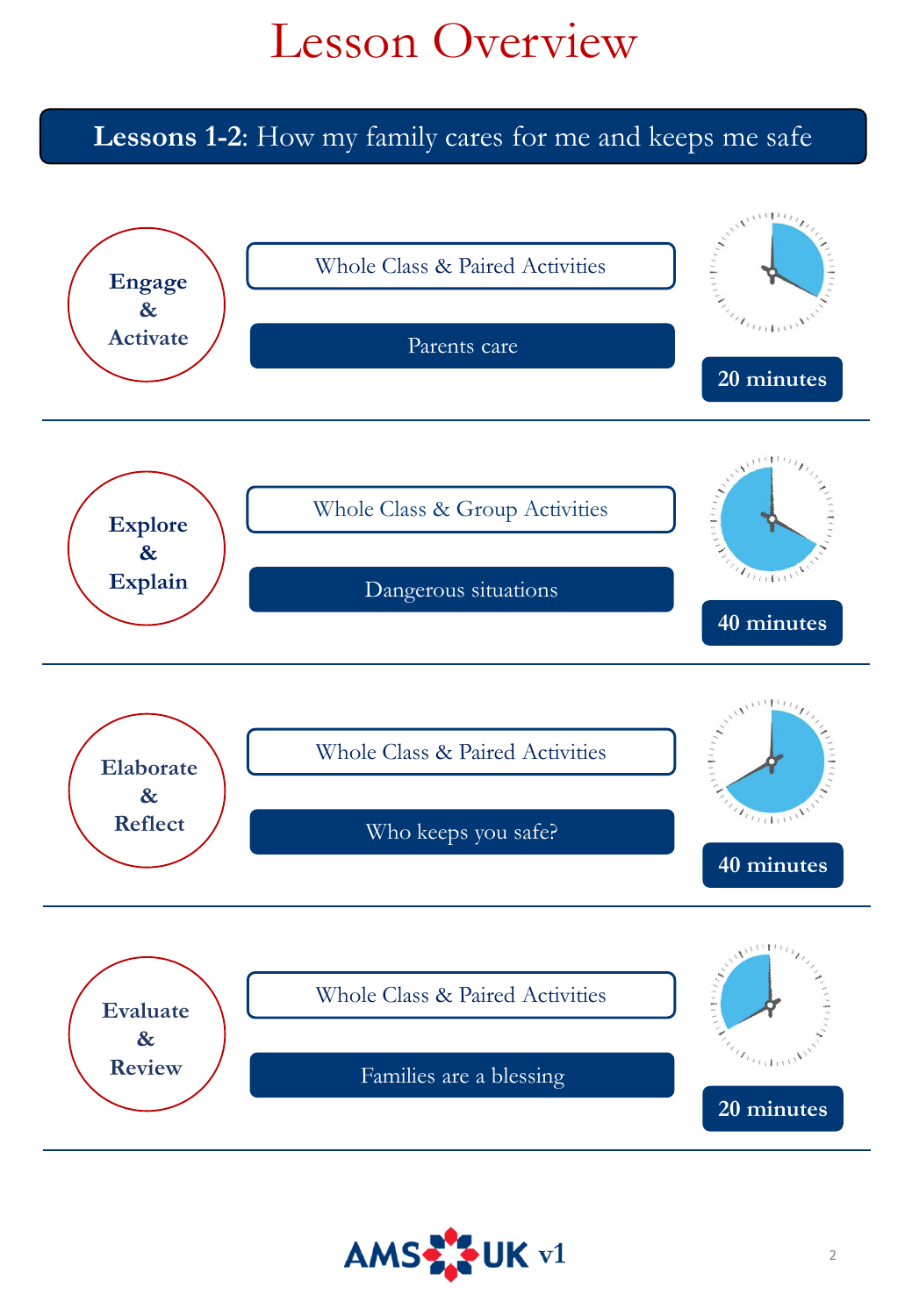### **Lessons 1-2**: How my family cares for me and keeps me safe



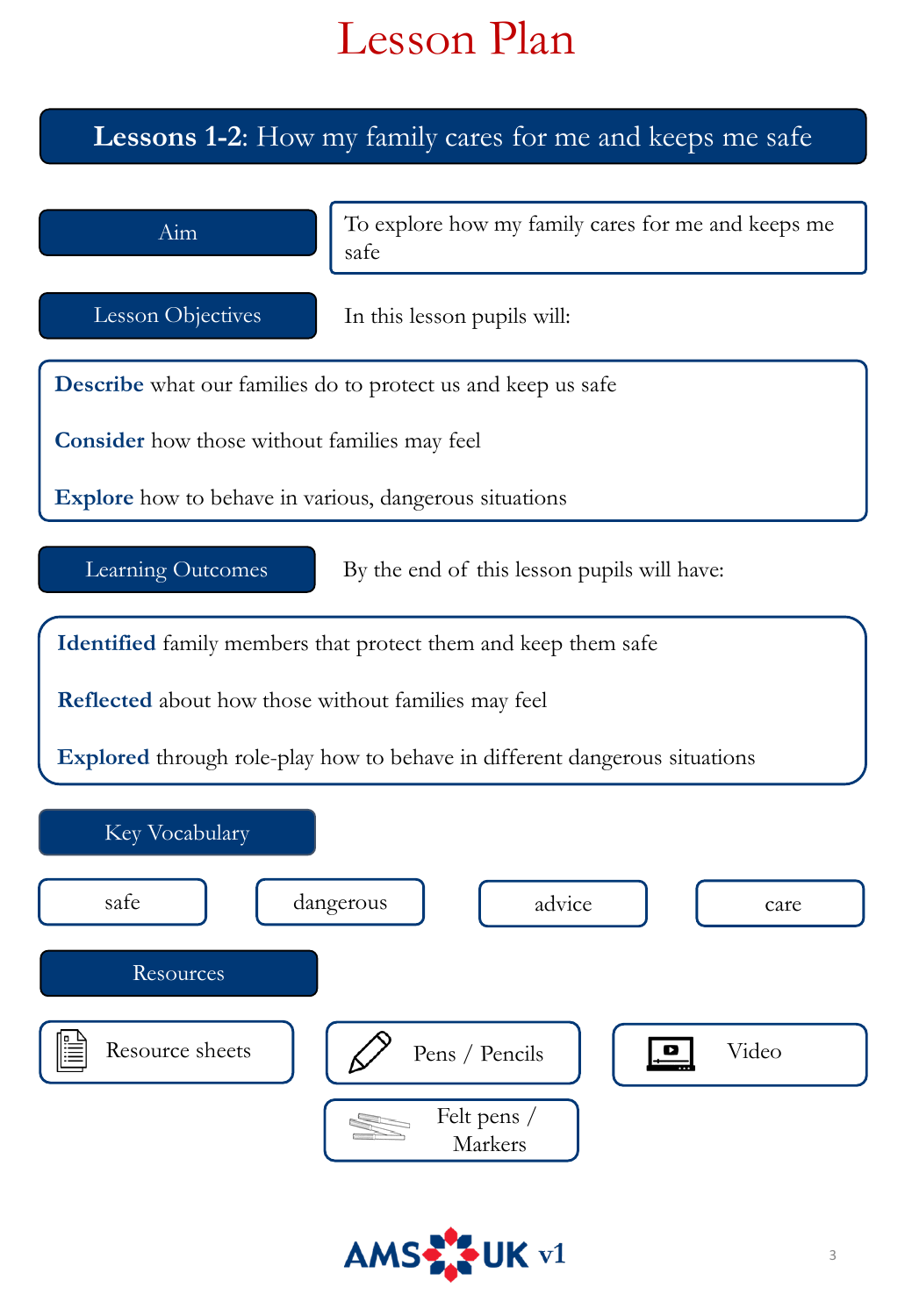**Engage & Activate** **Lessons 1-2**: How my family cares for me and keeps me safe

Whole Class & Paired Activities Parents care

**Watch** the video, 'Why it is important to Respect your parents', up to (**1:32**.)



<https://www.youtube.com/watch?v=mLljxZ9EJzk>

**Ask** pupils: What are some of the things parents do to look after us?

**Give** pupils **2 minutes** to **discuss** as many of the things mentioned in the video as they can with their partner.

**Take** feedback from pupils and **record** their responses on the whiteboard.

Responses could include, they:

- take care of us
- feed and clean us
- help us go to sleep
- buy us clothes
- take us to school so we can get an education
- take us to the doctors when we are sick

**Ask** pupils: Why do parents do these things for us? (Because they care for us, they love us, they want us to be successful in this life and the next etc.)

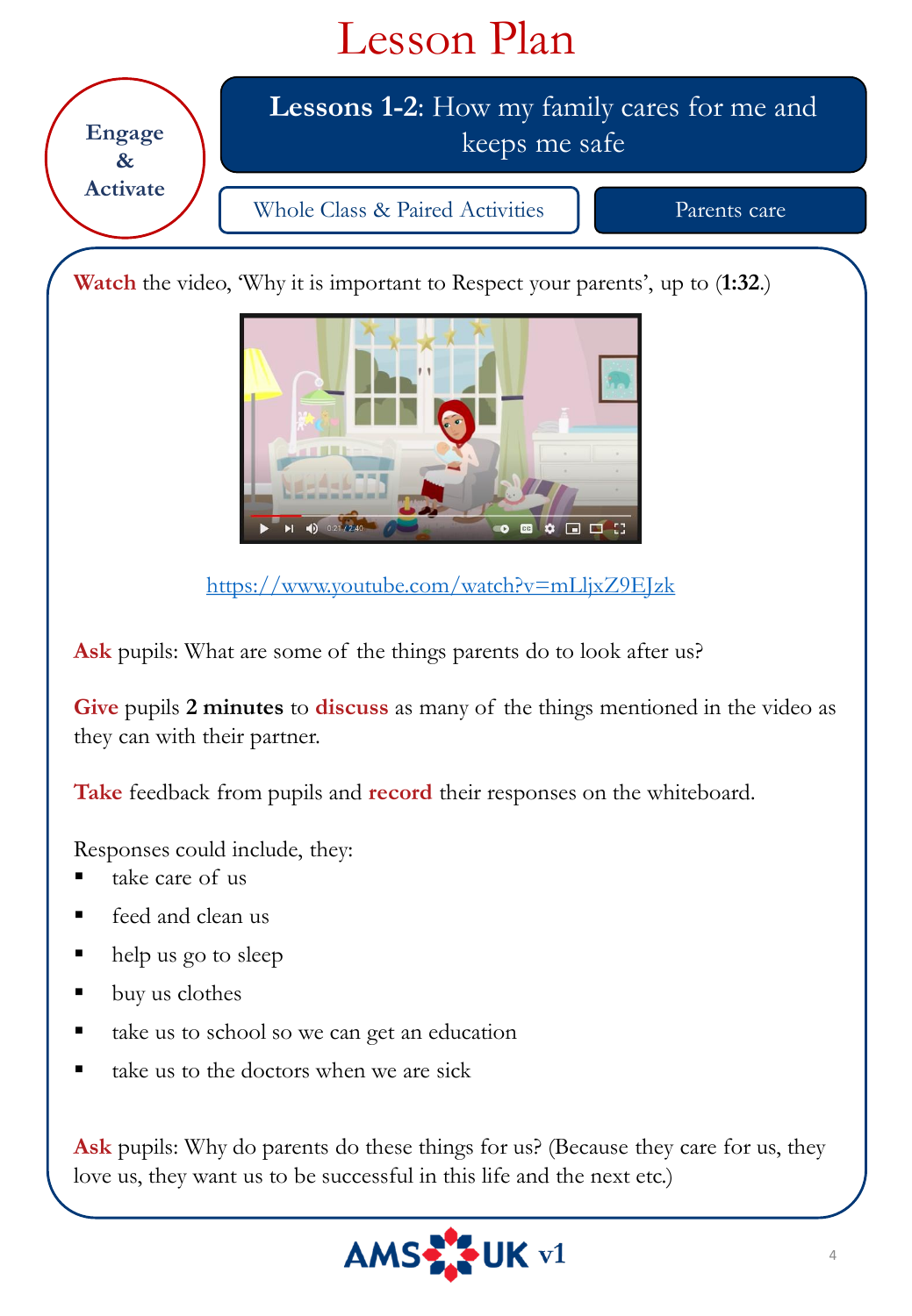

**Inform** the class that today we will be learning about how our families care for us and keep us safe.

**Introduce** learning objectives and learning outcomes.

**Use** children friendly alternatives: In this lesson I will:

- **Name** family members that protect me and keep me safe
- **Think** about how those without families may feel
- **Role-play** how to behave in different, dangerous situations

**Discuss** key vocabulary and **share** definitions.

**safe dangerous advice care**  being protected from harm something/someone that can cause you harm or injury to recommend to someone what should be done to look after and provide for your needs

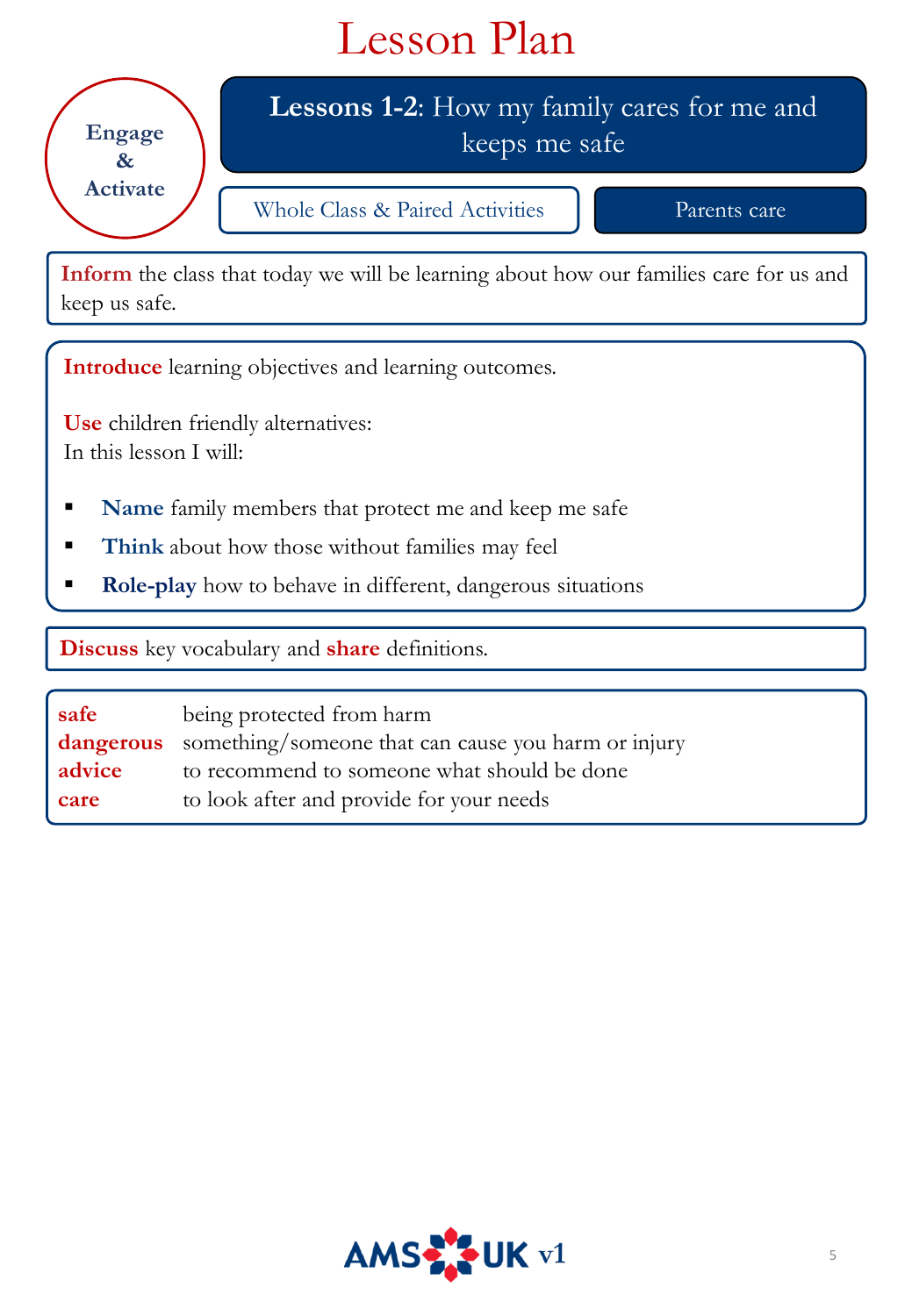**Write** 'DANGER' in the middle of the whiteboard. **Explore & Explain Lessons 1-2**: How my family cares for me and keeps me safe Whole Class & Group Activities Dangerous situations

**Ask** pupils: What does 'danger' mean to you?

Responses could include:

- $\blacksquare$  It is the opposite of 'safe'
- It is something that might cause harm or injury
- $\blacksquare$  It is something scary
- It is something we should stay away from
- $\blacksquare$  It is something we should ask for help with

**Explain** that in this part of the lesson we will be **exploring** what danger means and what to do in dangerous situations.

**Place** pupils into groups of **four** or **five**. **Give**  each group a 'Dangerous situation' card (**Resource 1**).

(Note: Some pupils may require support reading the cards.)

**Instruct** pupils to come up with a short role-play based on the 'Dangerous situation' card they have been given. The role-play must include the danger itself as well as how they deal with the situation.

Pupils **perform** their role-plays in front of the class.

**Discuss** whether the pupils' response to each situation is appropriate or not; if it isn't, suggest a suitable alternative.



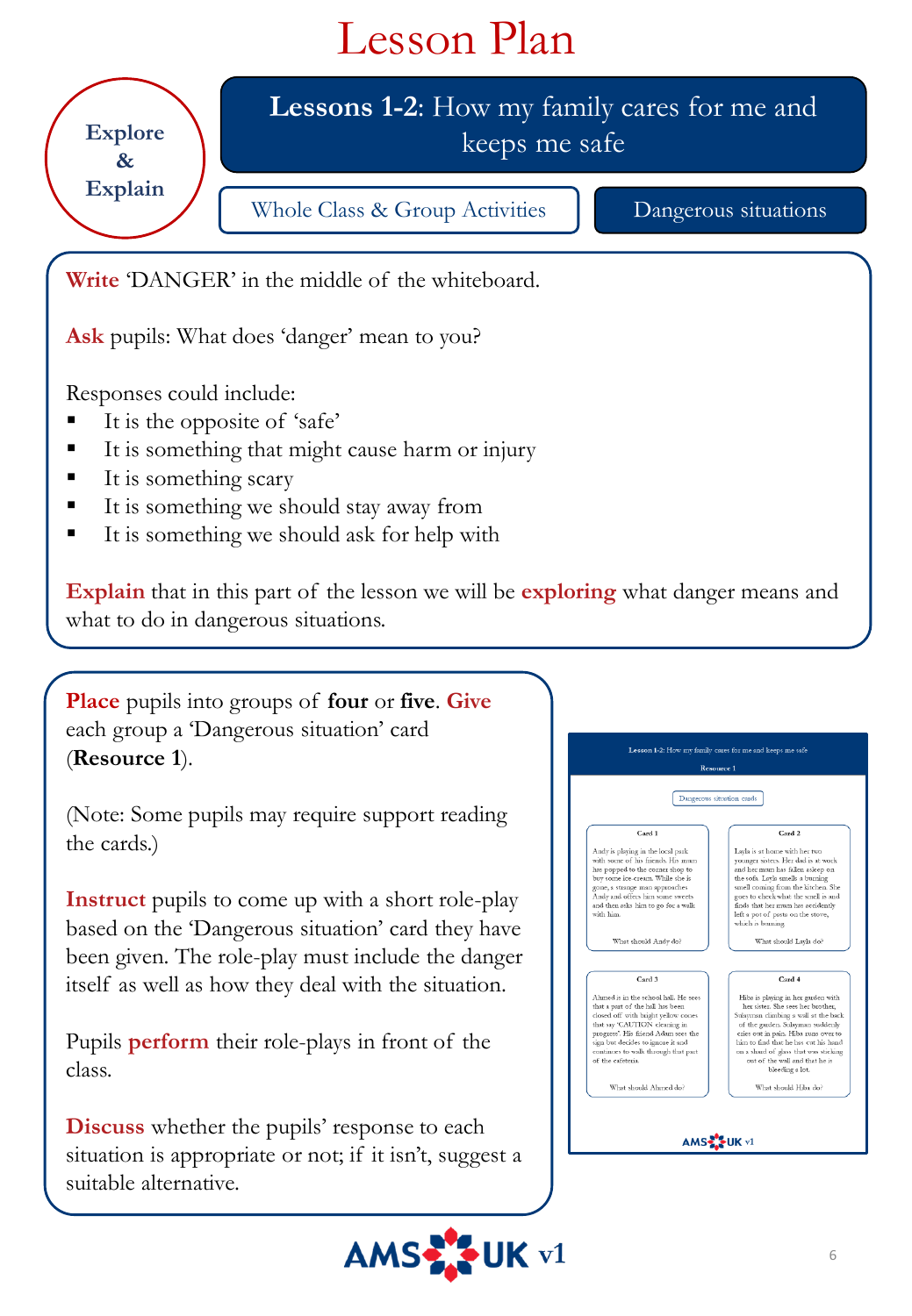

**Ask** pupils: Who keeps you safe?

Suggestions could include: family members (parent/brother/sister), friend, teacher, classroom helper, police officer, fire-fighter, nurse, doctor, lollipop man or lady, dinner supervisor, swimming-pool lifeguard etc.

**Record** pupils' suggestions on the whiteboard.

Now **ask** pupils: Who out of these people do you spend the most time with? (family members)

**Say** that our families are a big blessing from Allah because they also keep us safe from harm.

**Preparation**: Teacher could make the finger puppets before the lesson in order to save time (**Resource 2**).

Pupils **make** simple finger puppets of family members who help them stay safe.

Puppet shows: Pairs of pupils **take turns** to **introduce** their puppets to each other.

**Demonstrate** an example to the class.

E.g. 'As salamu 'alaykum, I'm mum, I help keep my children safe by cleaning up any spillages in the kitchen so they don't slip and hurt themselves.'



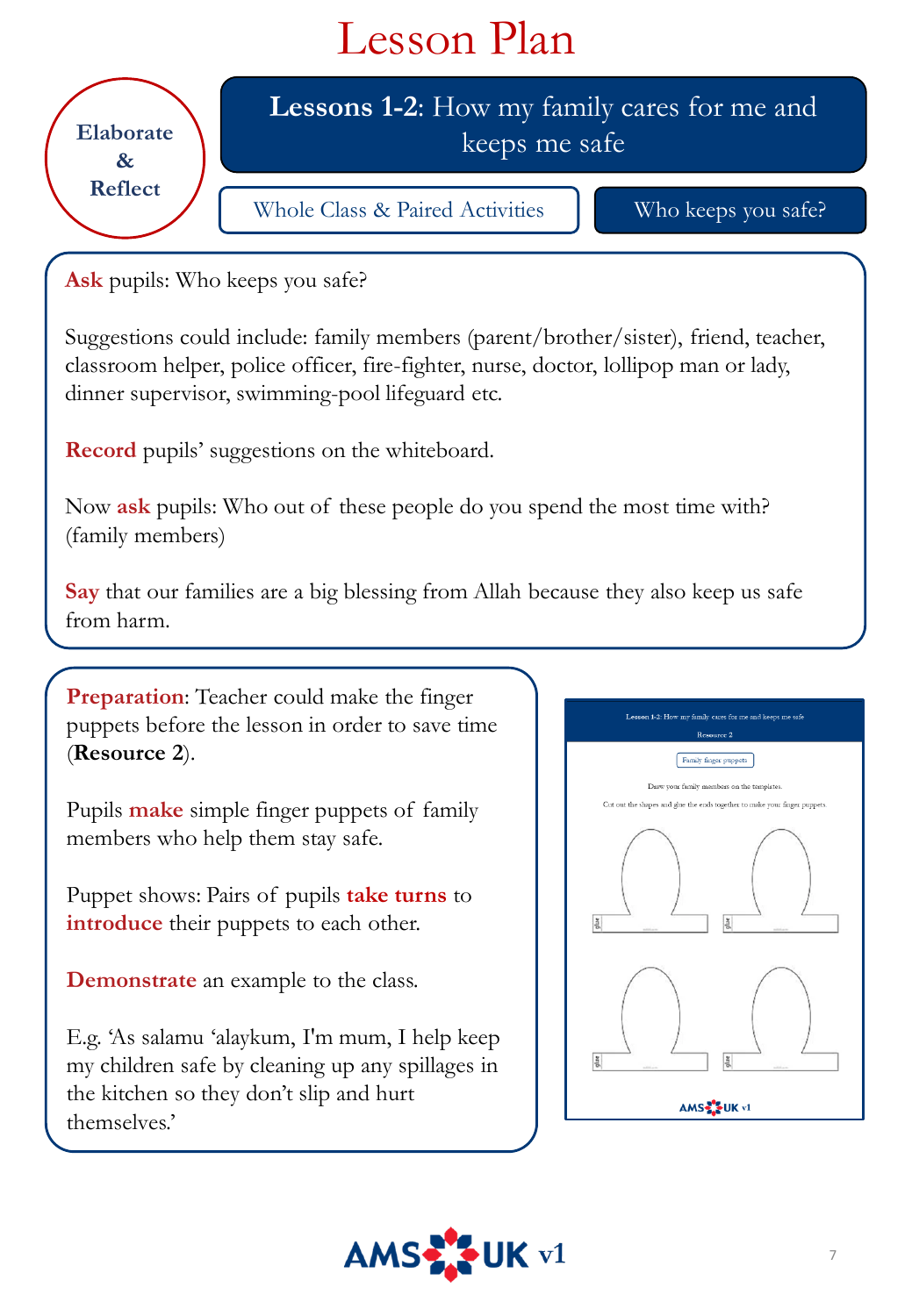

**Ask** pupils: Does everyone have a family?

**Explain** that not everyone has a family and this could be due to various reasons, such as, their own family were unable to look after them or because they've lost their family due to war or sickness.

**Remind** pupils that we are very blessed to live in a safe environment, however not everybody has this privilege and there are many children in the UK who have come from backgrounds very different to ours; which means they may be alone and not have a family. Therefore, it is very important we are kind to everyone and it's especially important we appreciate our own families and thank Allah for the huge blessing of having loving families who care for us and keep us safe, Al-humdulillah!

**Give** pupils **1 minute** to **think** and **reflect** about what it would be like to not have a family.

**Ask** pupils: How can we thank Allah for the blessing of having a family?

**Take** suggestions and then **remind** pupils that we do not thank Allah through our words only, but also through our actions. We can thank Allah for the blessing of our families by praying for them and trying our best to treat them well and with kindness.

**Review** learning by referring to learning objectives and learning outcomes.

**Pose** questions to check understanding and clarify misconceptions using **think, pair, share**:

- What does danger mean?
- How does your family protect you and keep you safe?
- How can we thank Allah for the blessing of having caring families that keep us safe?

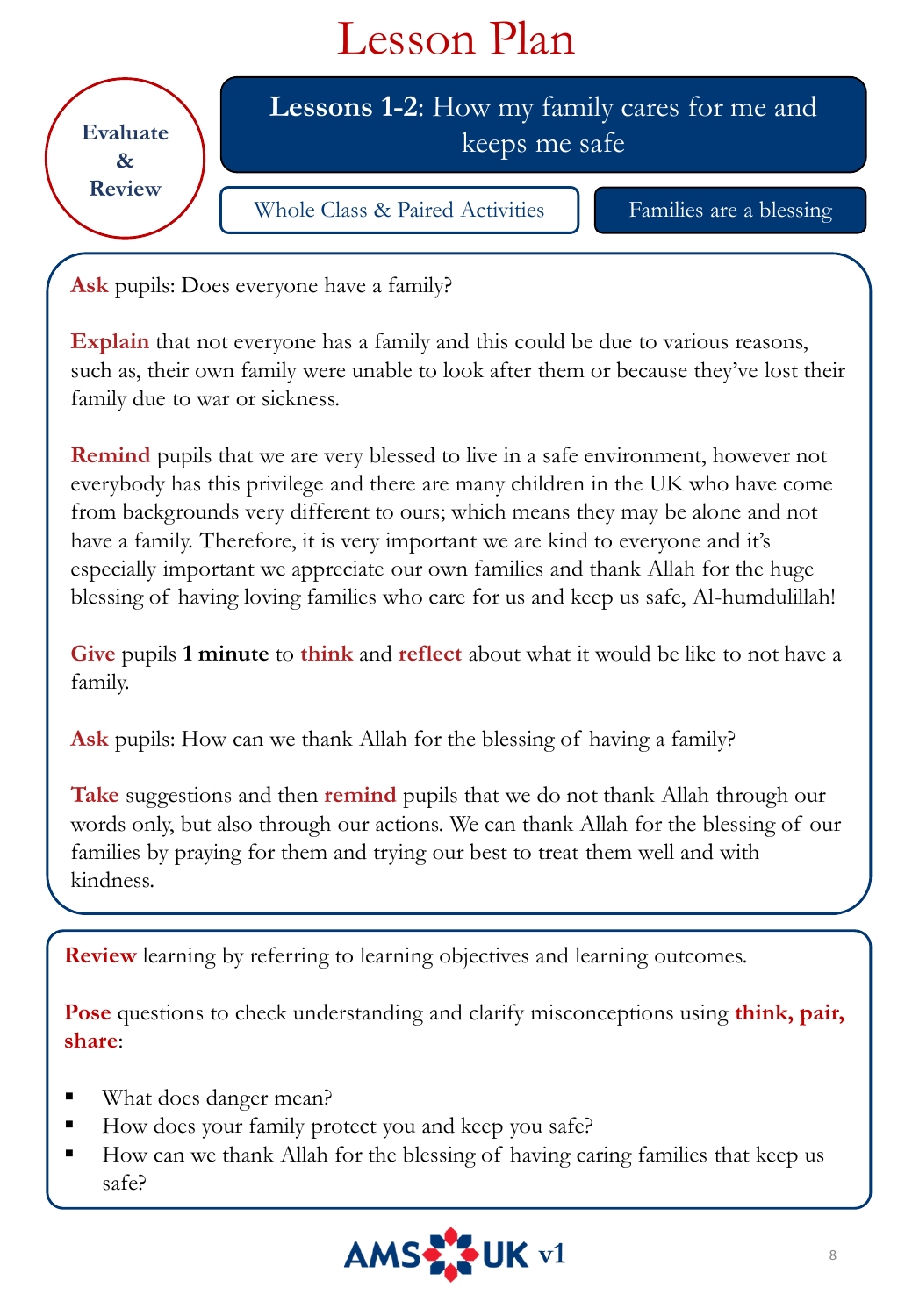#### **Resource 1**

Dangerous situation cards

#### **Card 1**

Andy is playing in the local park with some of his friends. His mum has popped to the corner shop to buy some ice-cream. While she is gone, a strange man approaches Andy and offers him some sweets and then asks him to go for a walk with him.

What should Andy do?

#### **Card 3**

Ahmed is in the school hall. He sees that a part of the hall has been closed off with bright yellow cones that say 'CAUTION cleaning in progress'. His friend Adam sees the sign but decides to ignore it and continues to walk through that part of the cafeteria.

What should Ahmed do?

#### **Card 2**

Layla is at home with her two younger sisters. Her dad is at work and her mum has fallen asleep on the sofa. Layla smells a burning smell coming from the kitchen. She goes to check what the smell is and finds that her mum has accidently left a pot of pasta on the stove, which is burning.

What should Layla do?

#### **Card 4**

Hiba is playing in her garden with her sister. She sees her brother, Sulayman climbing a wall at the back of the garden. Sulayman suddenly cries out in pain. Hiba runs over to him to find that he has cut his hand on a shard of glass that was sticking out of the wall and that he is bleeding a lot.

What should Hiba do?